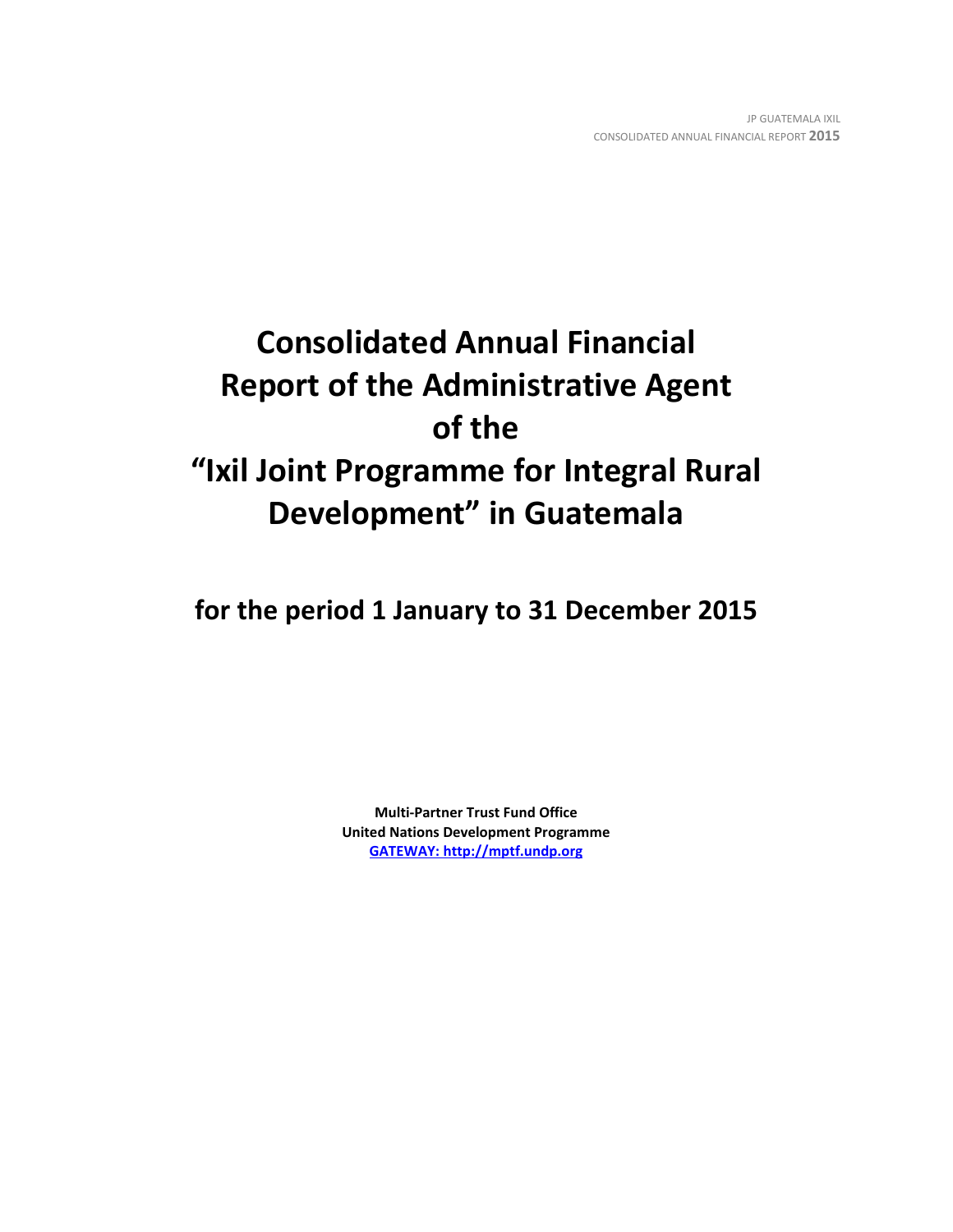JP GUATEMALA IXIL CONSOLIDATED ANNUAL FINANCIAL REPORT **2015**

# **PARTICIPATING ORGANIZATIONS CONTRIBUTORS**



Food and Agriculture Organization



United Nations Development Programme



World Health Organization



Swedish International Development Cooperation Agency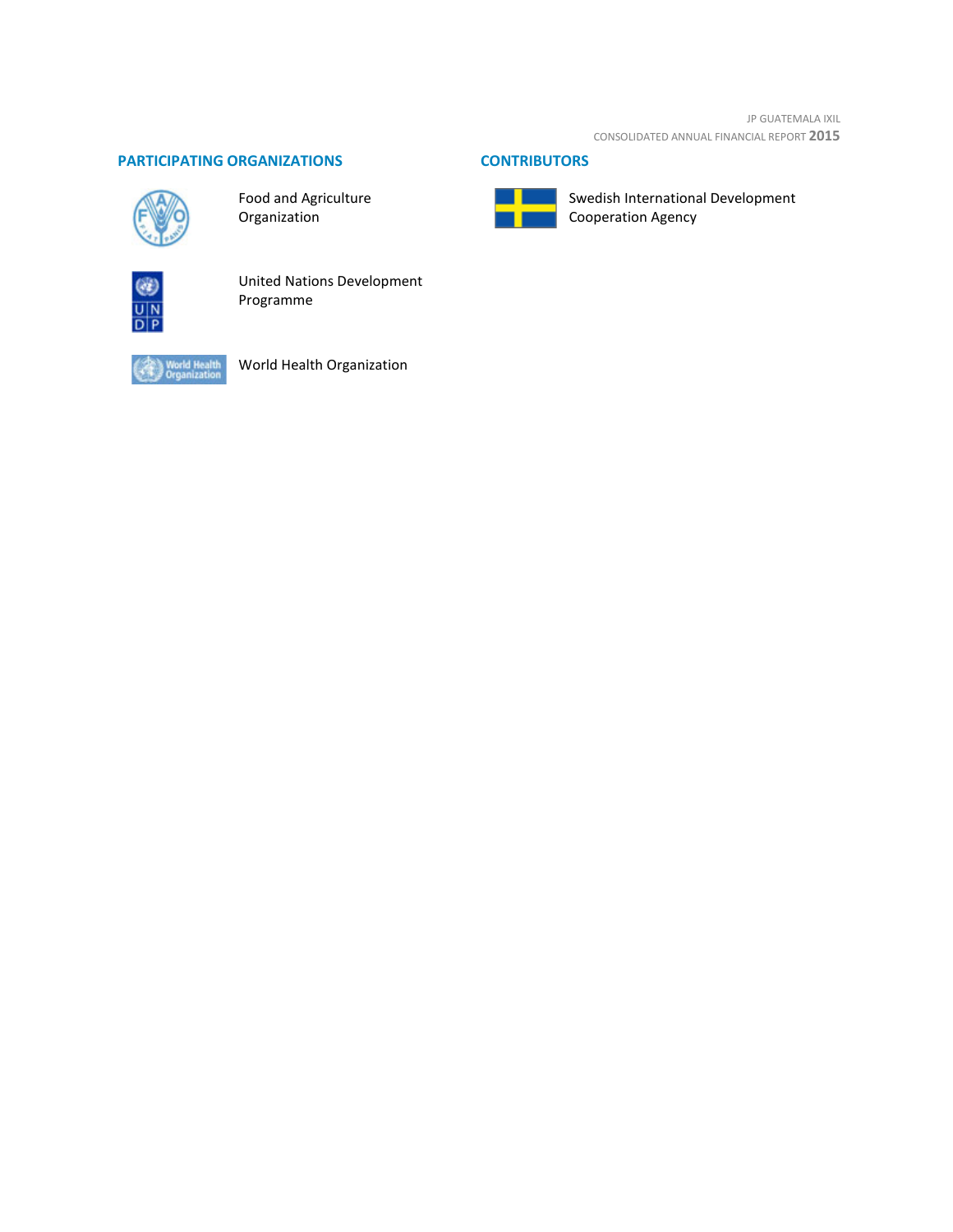#### **DEFINITIONS**

#### **Allocation**

Amount approved by the Steering Committee for a project/programme.

#### **Approved Project/Programme**

A project/programme including budget, etc., that is approved by the Steering Committee for fund allocation purposes.

## **Contributor Commitment**

Amount(s) committed by a donor to a Fund in a signed Standard Administrative Arrangement with the UNDP Multi-Partner Trust Fund Office (MPTF Office), in its capacity as the Administrative Agent. A commitment may be paid or pending payment.

#### **Contributor Deposit**

Cash deposit received by the MPTF Office for the Fund from a contributor in accordance with a signed Standard Administrative Arrangement.

#### **Delivery Rate**

The percentage of funds that have been utilized, calculated by comparing expenditures reported by a Participating Organization against the 'net funded amount'.

#### **Indirect Support Costs**

A general cost that cannot be directly related to any particular programme or activity of the Participating Organizations. UNDG policy establishes a fixed indirect cost rate of 7% of programmable costs.

## **Net Funded Amount**

Amount transferred to a Participating Organization less any refunds transferred back to the MPTF Office by a Participating Organization.

# **Participating Organization**

A UN Organization or other inter-governmental Organization that is an implementing partner in a Fund, as represented by signing a Memorandum of Understanding (MOU) with the MPTF Office for a particular Fund.

## **Project Expenditure**

The sum of expenses and/or expenditure reported by all Participating Organizations for a Fund irrespective of which basis of accounting each Participating Organization follows for donor reporting.

## **Project Financial Closure**

A project or programme is considered financially closed when all financial obligations of an operationally completed project or programme have been settled, and no further financial charges may be incurred.

# **Project Operational Closure**

A project or programme is considered operationally closed when all programmatic activities for which Participating Organization(s) received funding have been completed.

#### **Project Start Date**

Date of transfer of first instalment from the MPTF Office to the Participating Organization.

#### **Total Approved Budget**

This represents the cumulative amount of allocations approved by the Steering Committee.

#### **US Dollar Amount**

The financial data in the report is recorded in US Dollars and due to rounding off of numbers, the totals may not add up.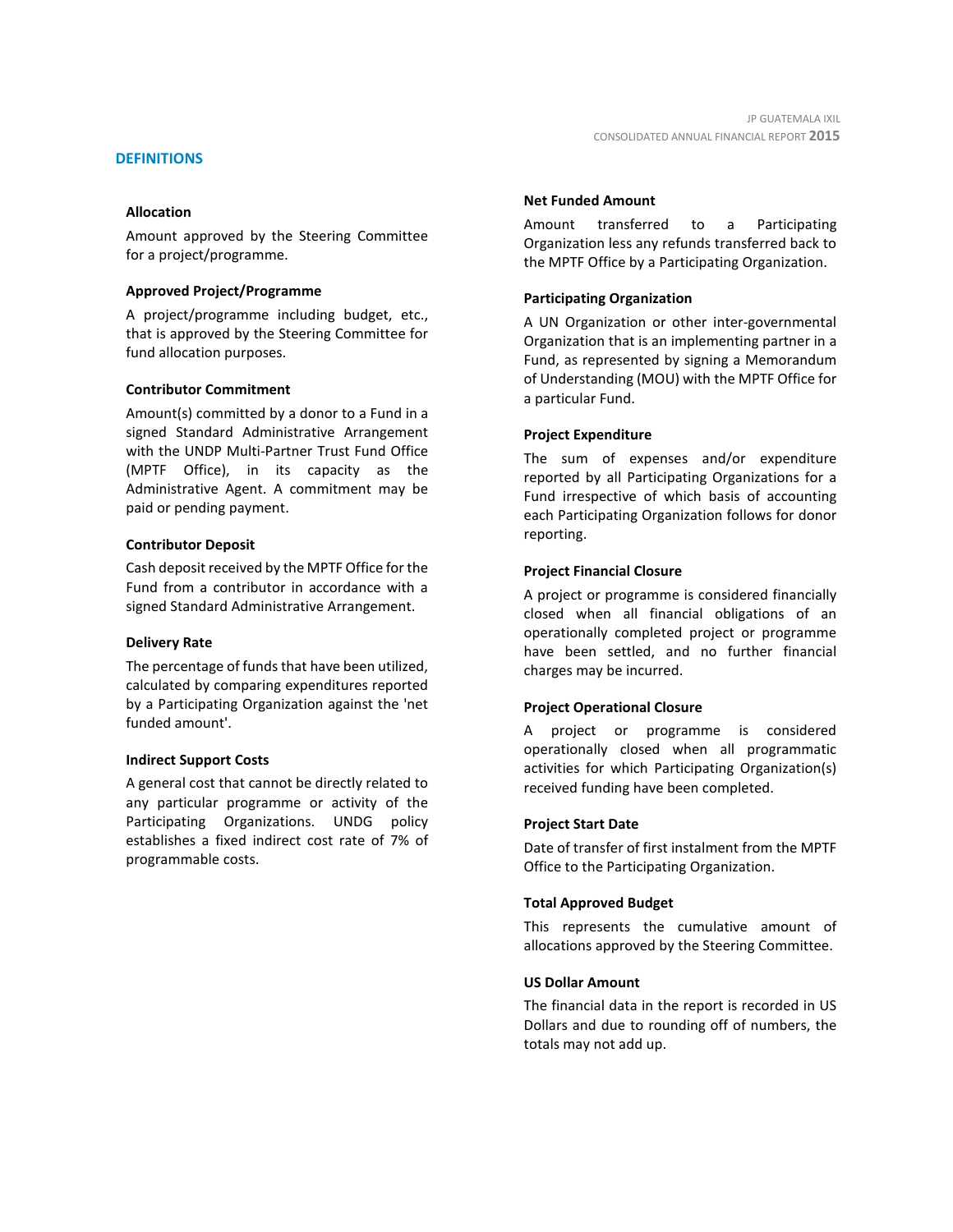#### **2015 FINANCIAL PERFORMANCE**

This chapter presents financial data and analysis of the "Ixil Joint Programme for Integral Rural Development" using the pass-through funding modality as of 31 December **2015**. Financial information for this Fund is also available on the MPTF Office GATEWAY, at the following address: [http://mptf.undp.org/factsheet/fund/JGT30.](http://mptf.undp.org/factsheet/fund/JGT30)

### **1. SOURCES AND USES OF FUNDS**

As of 31 December **2015**, **1** contributor has deposited US\$ **687,750** in contributions and US\$ **309** has been earned in interest,

bringing the cumulative source of funds to US\$ **688,059**.

Of this amount, US\$ **680,855** has been transferred to **3** Participating Organizations, of which US\$ **0** has been reported as expenditure. The Administrative Agent fee has been charged at the approved rate of 1% on deposits and amounts to US\$ **6,878**. Table 1 provides an overview of the overall sources, uses, and balance of the Joint Programme as of 31 December **2015**.

# **Table 1. Financial Overview, as of 31 December 2015 (in US Dollars)**

|                                                           | Annual 2014 | Annual 2015 | <b>Cumulative</b> |
|-----------------------------------------------------------|-------------|-------------|-------------------|
| <b>Sources of Funds</b>                                   |             |             |                   |
| <b>Gross Contributions</b>                                |             | 687,750     | 687,750           |
| Fund Earned Interest and Investment Income                |             | 309         | 309               |
| Interest Income received from Participating Organizations |             |             |                   |
| Refunds by Administrative Agent to Contributors           |             |             |                   |
| Fund balance transferred to another MDTF                  |             |             |                   |
| <b>Other Revenues</b>                                     |             |             |                   |
| <b>Total: Sources of Funds</b>                            |             | 688,059     | 688,059           |
| <b>Use of Funds</b>                                       |             |             |                   |
| Transfers to Participating Organizations                  |             | 680,855     | 680,855           |
| Refunds received from Participating Organizations         |             |             |                   |
| <b>Net Funded Amount to Participating Organizations</b>   |             | 680,855     | 680,855           |
| <b>Administrative Agent Fees</b>                          |             | 6,878       | 6,878             |
| Direct Costs: (Steering Committee, Secretariatetc.)       |             |             |                   |
| <b>Bank Charges</b>                                       |             | 18          | 18                |
| Other Expenditures                                        |             |             |                   |
| <b>Total: Uses of Funds</b>                               |             | 687,750     | 687,750           |
| Change in Fund cash balance with Administrative Agent     |             | 309         | 309               |
| Opening Fund balance (1 January)                          |             |             |                   |
| <b>Closing Fund balance (31 December)</b>                 |             | 309         | 309               |
| Net Funded Amount to Participating Organizations          |             | 680,855     | 680,855           |
| Participating Organizations' Expenditure                  |             |             |                   |
| <b>Balance of Funds with Participating Organizations</b>  |             |             | 680,855           |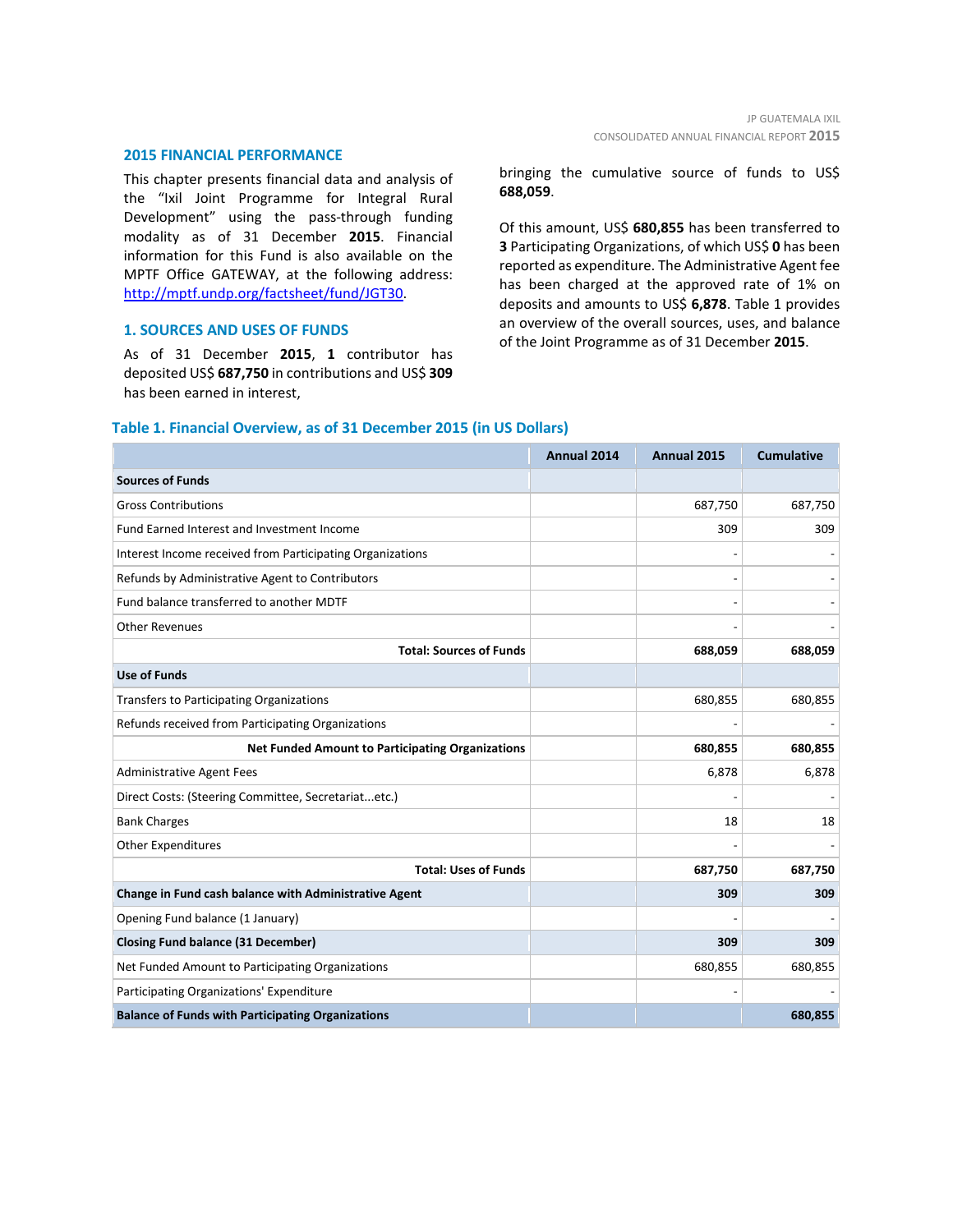# **2. PARTNER CONTRIBUTIONS**

Table 2 provides information on cumulative contributions received from all contributors to this Fund as of 31 December **2015**.

## **Table 2. Contributors' Deposits, as of 31 December 2015 (in US Dollars)**

| <b>Contributors</b>                                  | <b>Prior Years</b><br>as of 31-Dec-2014 | <b>Current Year</b><br>Jan-Dec-2015 | <b>Total</b> |
|------------------------------------------------------|-----------------------------------------|-------------------------------------|--------------|
| Swedish International Development Cooperation Agency |                                         | 687.750                             | 687,750      |
| <b>Grand Total</b>                                   |                                         | 687.750                             | 687,750      |

## **3. INTEREST EARNED**

Interest income is earned in two ways: 1) on the balance of funds held by the Administrative Agent ('Fund earned interest'), and 2) on the balance of funds held by the Participating Organizations ('Agency earned interest') where their Financial Regulations and Rules allow return of interest

to the AA. As of 31 December **2015**, Fund earned interest amounts to US\$ **309** and no interest was received from Participating Organizations. Details are provided in the table below.

## **Table 3. Sources of Interest and Investment Income, as of 31 December 2015 (in US Dollars)**

| <b>Interest Earned</b>                     | <b>Prior Years</b><br>as of 31-Dec-2014 | <b>Current Year</b><br>Jan-Dec-2015 | Total |
|--------------------------------------------|-----------------------------------------|-------------------------------------|-------|
| <b>Administrative Agent</b>                |                                         |                                     |       |
| Fund Earned Interest and Investment Income |                                         | 309                                 | 309   |
| <b>Total: Fund Earned Interest</b>         |                                         | 309                                 | 309   |
| <b>Participating Organization</b>          |                                         |                                     |       |
| <b>Total: Agency earned interest</b>       |                                         |                                     |       |
| <b>Grand Total</b>                         |                                         | 309                                 | 309   |

#### **4. TRANSFER OF FUNDS**

Allocations to Participating Organizations are approved by the Steering Committee and disbursed by the Administrative Agent. As of 31 December **2015**, the AA has transferred US\$ **680,855** to **3** Participating Organizations (see list below).

Table 4 provides additional information on the refunds received by the MPTF Office, and the net funded amount for each of the Participating Organizations.

**Table 4. Transfer, Refund, and Net Funded Amount by Participating Organization, as of 31 December 2015 (in US Dollars)**

| Participating      | Prior Years as of 31-Dec-2014 |                |                   | <b>Current Year Jan-Dec-2015</b> |                |                   | Total            |                |                   |
|--------------------|-------------------------------|----------------|-------------------|----------------------------------|----------------|-------------------|------------------|----------------|-------------------|
| Organization       | <b>Transfers</b>              | <b>Refunds</b> | <b>Net Funded</b> | <b>Transfers</b>                 | <b>Refunds</b> | <b>Net Funded</b> | <b>Transfers</b> | <b>Refunds</b> | <b>Net Funded</b> |
| <b>FAO</b>         |                               |                |                   | 210,000                          |                | 210.000           | 210.000          |                | 210,000           |
| <b>UNDP</b>        |                               |                |                   | 270,855                          |                | 270.855           | 270.855          |                | 270,855           |
| <b>WHO</b>         |                               |                |                   | 200,000                          |                | 200.000           | 200.000          |                | 200,000           |
| <b>Grand Total</b> |                               |                |                   | 680,855                          |                | 680,855           | 680.855          |                | 680,855           |